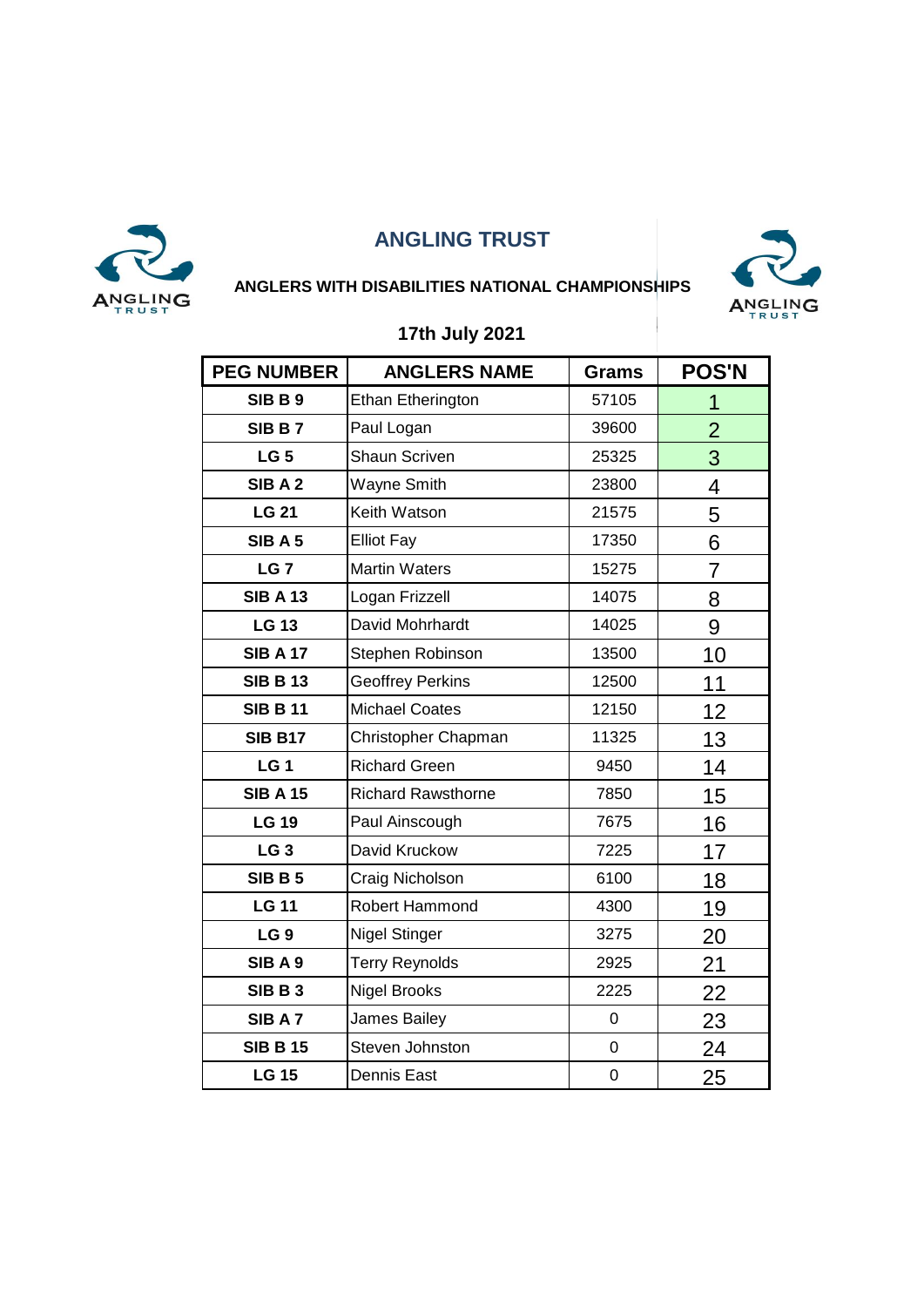

#### **ANGLERS WITH DISABILITIES NATIONAL CHAMPIONSHIPS**



| <b>PEG</b><br><b>NUMBERS</b> | <b>ANGLER NAME</b>            | <b>WEIGHT (GRMS)</b> | <b>Competitors Signature</b> |
|------------------------------|-------------------------------|----------------------|------------------------------|
|                              | <b>A SECTION - Siblings A</b> |                      |                              |
| SIBA2                        | Wayne Smith                   | 23800                |                              |
| SIBA <sub>5</sub>            | <b>Elliot Fay</b>             | 17350                |                              |
| SIB A 7                      | James Bailey                  | $\mathbf 0$          |                              |
| SIBA9                        | <b>Terry Reynolds</b>         | 2925                 |                              |
| <b>SIB A 13</b>              | Logan Frizzell                | 14075                |                              |
| <b>SIB A 15</b>              | <b>Richard Rawsthorne</b>     | 7850                 |                              |
| <b>SIB A 17</b>              | Stephen Robinson              | 13500                |                              |
|                              |                               |                      |                              |
|                              |                               |                      |                              |
|                              |                               |                      |                              |
|                              |                               |                      |                              |
|                              |                               |                      |                              |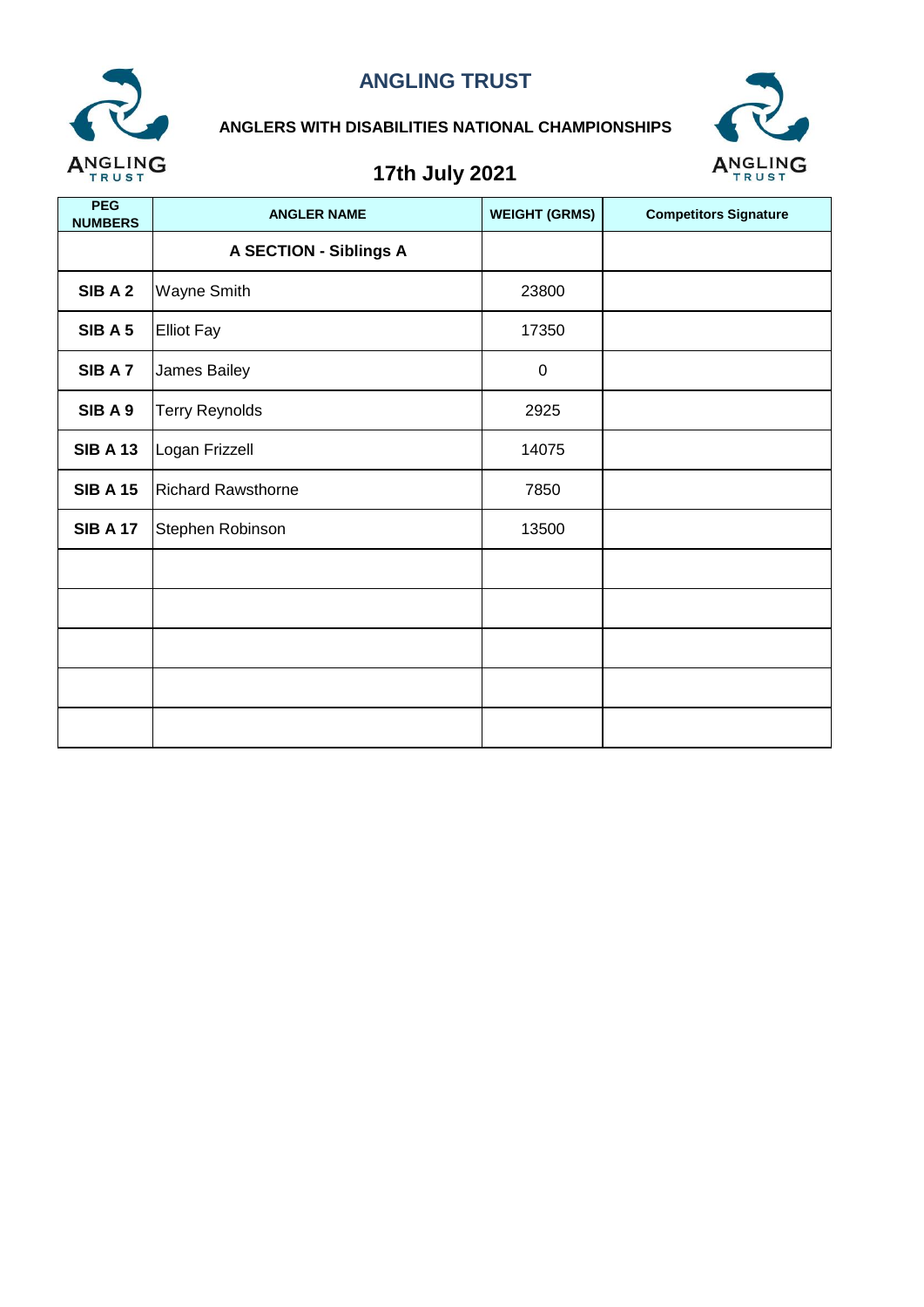

#### **ANGLERS WITH DISABILITIES NATIONAL CHAMPIONSHIPS**



| <b>PEG</b><br><b>NUMBERS</b> | <b>ANGLER NAME</b>            | <b>WEIGHT (GRMS)</b> | <b>Competitors Signature</b> |
|------------------------------|-------------------------------|----------------------|------------------------------|
|                              | <b>B SECTION - Siblings B</b> |                      |                              |
| SIBB3                        | Nigel Brooks                  | 2225                 |                              |
| <b>SIB B 5</b>               | Craig Nicholson               | 6100                 |                              |
| SIBB7                        | Paul Logan                    | 39600                |                              |
| <b>SIB B 9</b>               | Ethan Etherington             | 57105                |                              |
| <b>SIB B 11</b>              | <b>Michael Coates</b>         | 12150                |                              |
| <b>SIB B 13</b>              | <b>Geoffrey Perkins</b>       | 12500                |                              |
| <b>SIB B 15</b>              | Steven Johnston               | $\pmb{0}$            |                              |
| <b>SIB B17</b>               | Christopher Chapman           | 11325                |                              |
|                              |                               |                      |                              |
|                              |                               |                      |                              |
|                              |                               |                      |                              |
|                              |                               |                      |                              |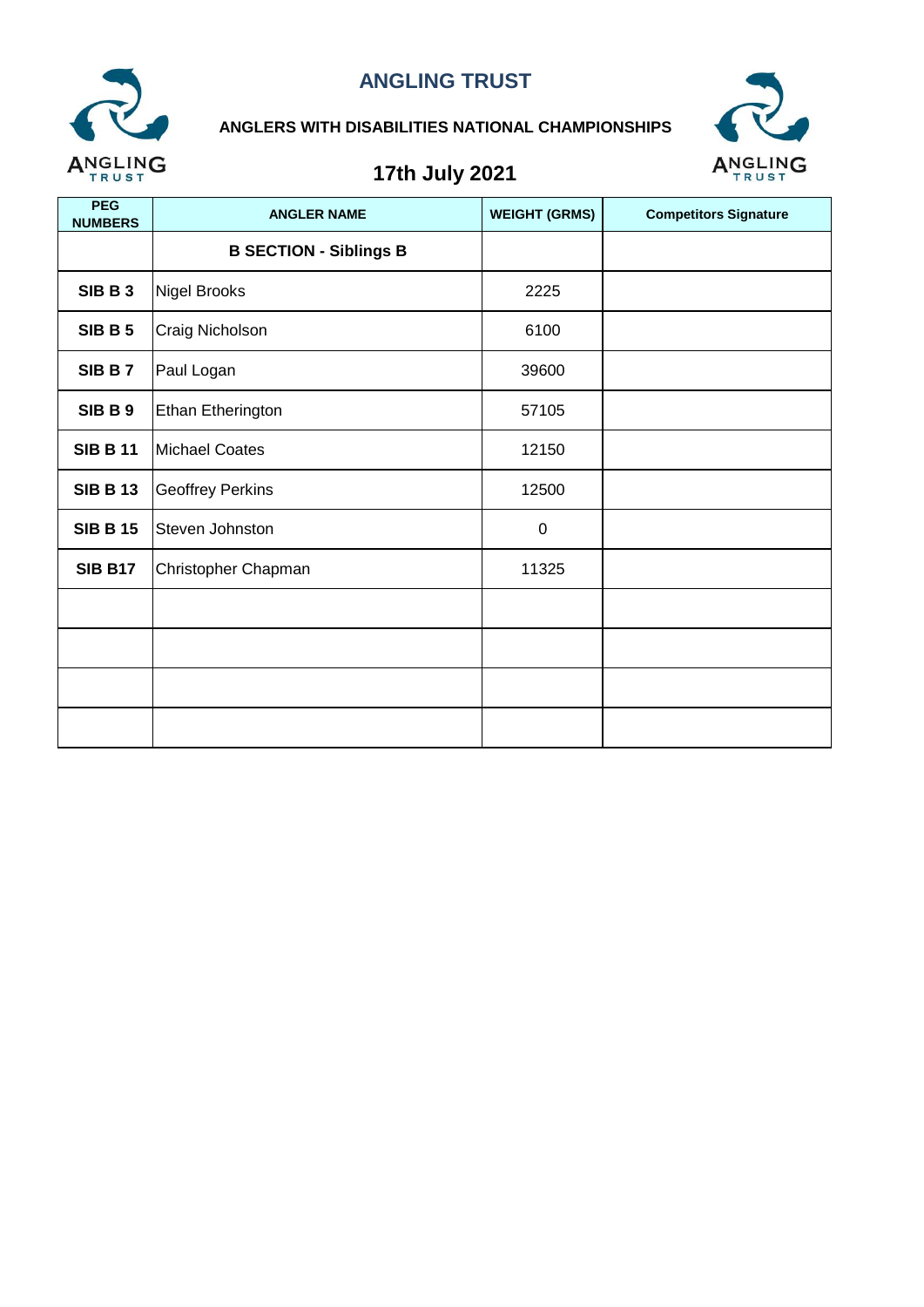

#### **ANGLERS WITH DISABILITIES NATIONAL CHAMPIONSHIPS**



| <b>PEG</b><br><b>NUMBERS</b> | <b>ANGLER NAME</b>               | <b>WEIGHT (GRMS)</b> | <b>Competitors Signature</b> |
|------------------------------|----------------------------------|----------------------|------------------------------|
|                              | <b>C SECTION - Little Gearys</b> |                      |                              |
| LG <sub>1</sub>              | <b>Richard Green</b>             | 9450                 |                              |
| LG <sub>3</sub>              | David Kruckow                    | 7225                 |                              |
| LG <sub>5</sub>              | Shaun Scriven                    | 25325                |                              |
| LG <sub>7</sub>              | <b>Martin Waters</b>             | 15275                |                              |
| LG <sub>9</sub>              | <b>Nigel Stinger</b>             | 3275                 |                              |
| <b>LG 11</b>                 | Robert Hammond                   | 4300                 |                              |
| <b>LG 13</b>                 | David Mohrhardt                  | 14025                |                              |
| <b>LG 15</b>                 | Dennis East                      | 0                    |                              |
| <b>LG 19</b>                 | Paul Ainscough                   | 7675                 |                              |
| <b>LG 21</b>                 | Keith Watson                     | 21575                |                              |
|                              |                                  |                      |                              |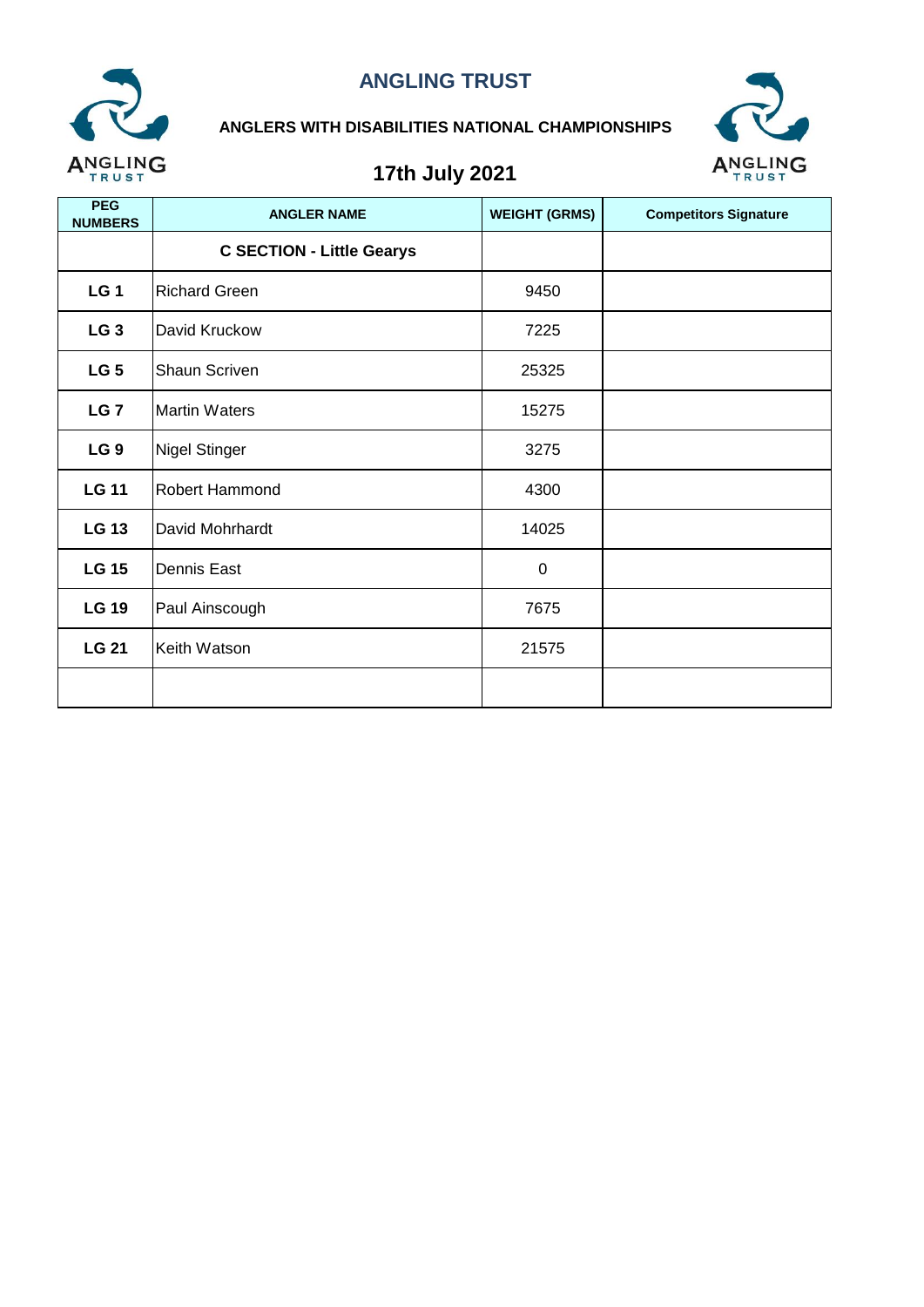

### **ANGLERS WITH DISABILITIES NATIONAL CHAMPIONSHIPS**



| <b>PEG</b><br><b>NUMBERS</b> | <b>ANGLER NAME</b>            | <b>WEIGHT (GRMS)</b> | <b>Competitors Signature</b> |
|------------------------------|-------------------------------|----------------------|------------------------------|
|                              | <b>A SECTION - Siblings A</b> |                      |                              |
| SIBA2                        | Wayne Smith                   | 23800                |                              |
| SIBA5                        | <b>Elliot Fay</b>             | 17350                |                              |
| <b>SIB A 13</b>              | Logan Frizzell                | 14075                |                              |
| <b>SIB A 17</b>              | Stephen Robinson              | 13500                |                              |
| <b>SIB A 15</b>              | <b>Richard Rawsthorne</b>     | 7850                 |                              |
| SIBA9                        | <b>Terry Reynolds</b>         | 2925                 |                              |
| SIB A 7                      | James Bailey                  | $\mathbf 0$          |                              |
|                              |                               |                      |                              |
|                              |                               |                      |                              |
|                              |                               |                      |                              |
|                              |                               |                      |                              |
|                              |                               |                      |                              |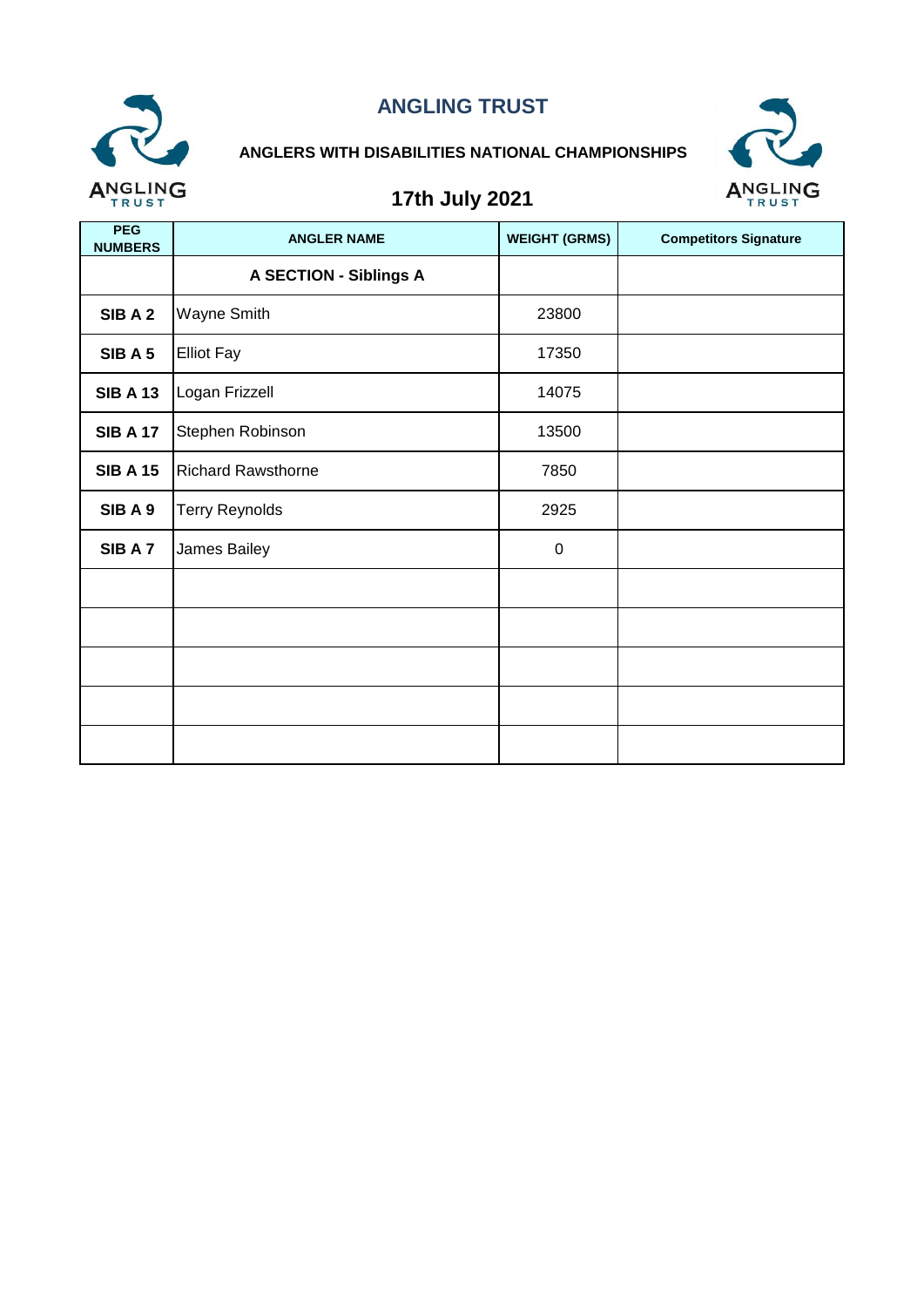

### **ANGLERS WITH DISABILITIES NATIONAL CHAMPIONSHIPS**



| <b>PEG</b><br><b>NUMBERS</b> | <b>ANGLER NAME</b>            | <b>WEIGHT (GRMS)</b> | <b>Competitors Signature</b> |
|------------------------------|-------------------------------|----------------------|------------------------------|
|                              | <b>B SECTION - Siblings B</b> |                      |                              |
| SIBB9                        | Ethan Etherington             | 57105                |                              |
| SIB B 7                      | Paul Logan                    | 39600                |                              |
| <b>SIB B 13</b>              | <b>Geoffrey Perkins</b>       | 12500                |                              |
| <b>SIB B 11</b>              | <b>Michael Coates</b>         | 12150                |                              |
| <b>SIB B17</b>               | Christopher Chapman           | 11325                |                              |
| <b>SIB B 5</b>               | Craig Nicholson               | 6100                 |                              |
| SIBB3                        | <b>Nigel Brooks</b>           | 2225                 |                              |
| <b>SIB B 15</b>              | Steven Johnston               | $\mathbf 0$          |                              |
|                              |                               |                      |                              |
|                              |                               |                      |                              |
|                              |                               |                      |                              |
|                              |                               |                      |                              |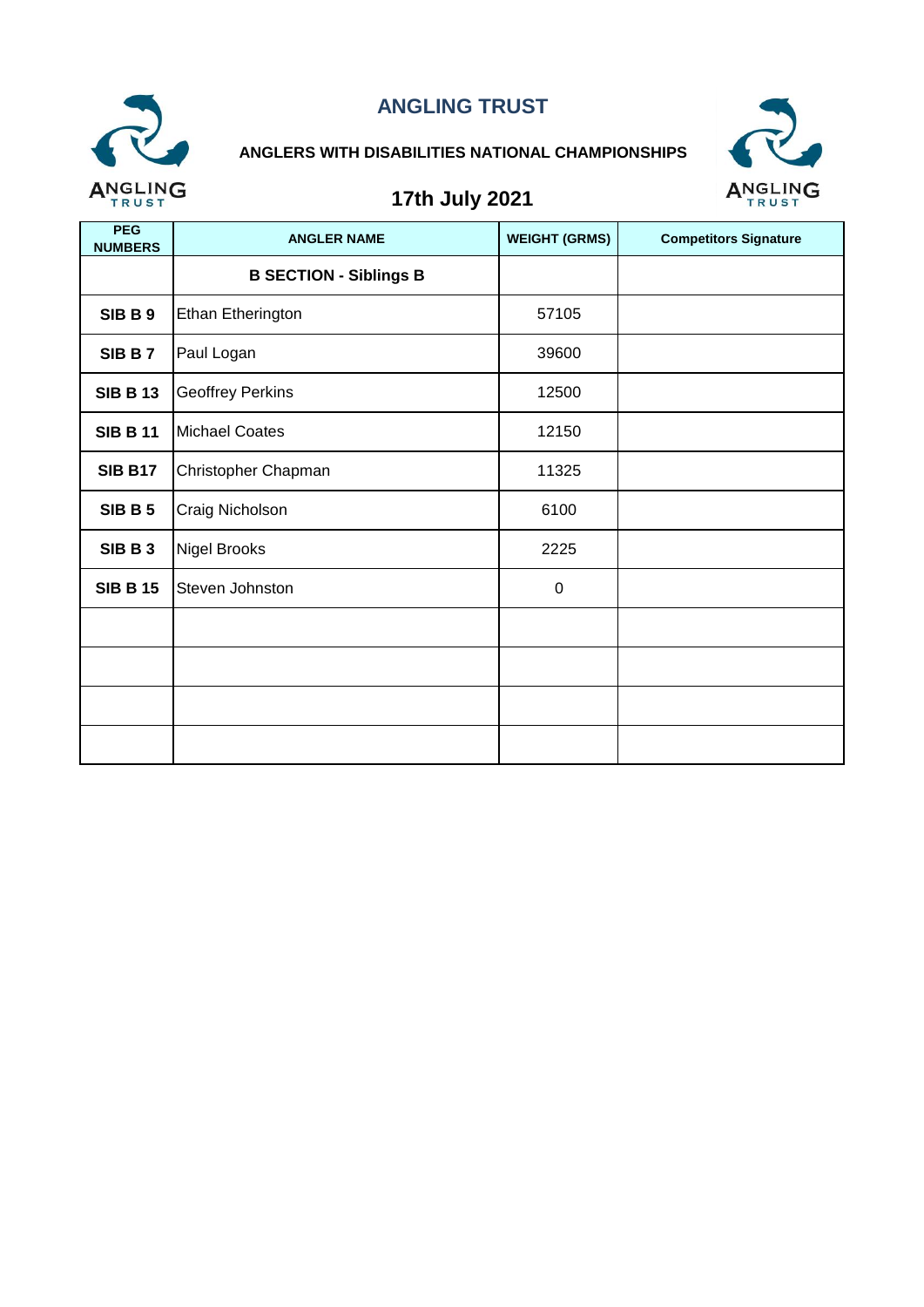

### **ANGLERS WITH DISABILITIES NATIONAL CHAMPIONSHIPS**



| <b>PEG</b><br><b>NUMBERS</b> | <b>ANGLER NAME</b>               | <b>WEIGHT (GRMS)</b> | <b>Competitors Signature</b> |
|------------------------------|----------------------------------|----------------------|------------------------------|
|                              | <b>C SECTION - Little Gearys</b> |                      |                              |
| LG <sub>5</sub>              | <b>Shaun Scriven</b>             | 25325                |                              |
| <b>LG 21</b>                 | Keith Watson                     | 21575                |                              |
| LG <sub>7</sub>              | <b>Martin Waters</b>             | 15275                |                              |
| <b>LG 13</b>                 | David Mohrhardt                  | 14025                |                              |
| LG <sub>1</sub>              | <b>Richard Green</b>             | 9450                 |                              |
| <b>LG 19</b>                 | Paul Ainscough                   | 7675                 |                              |
| LG <sub>3</sub>              | David Kruckow                    | 7225                 |                              |
| <b>LG 11</b>                 | Robert Hammond                   | 4300                 |                              |
| LG <sub>9</sub>              | <b>Nigel Stinger</b>             | 3275                 |                              |
| <b>LG 15</b>                 | Dennis East                      | $\mathbf 0$          |                              |
|                              |                                  |                      |                              |